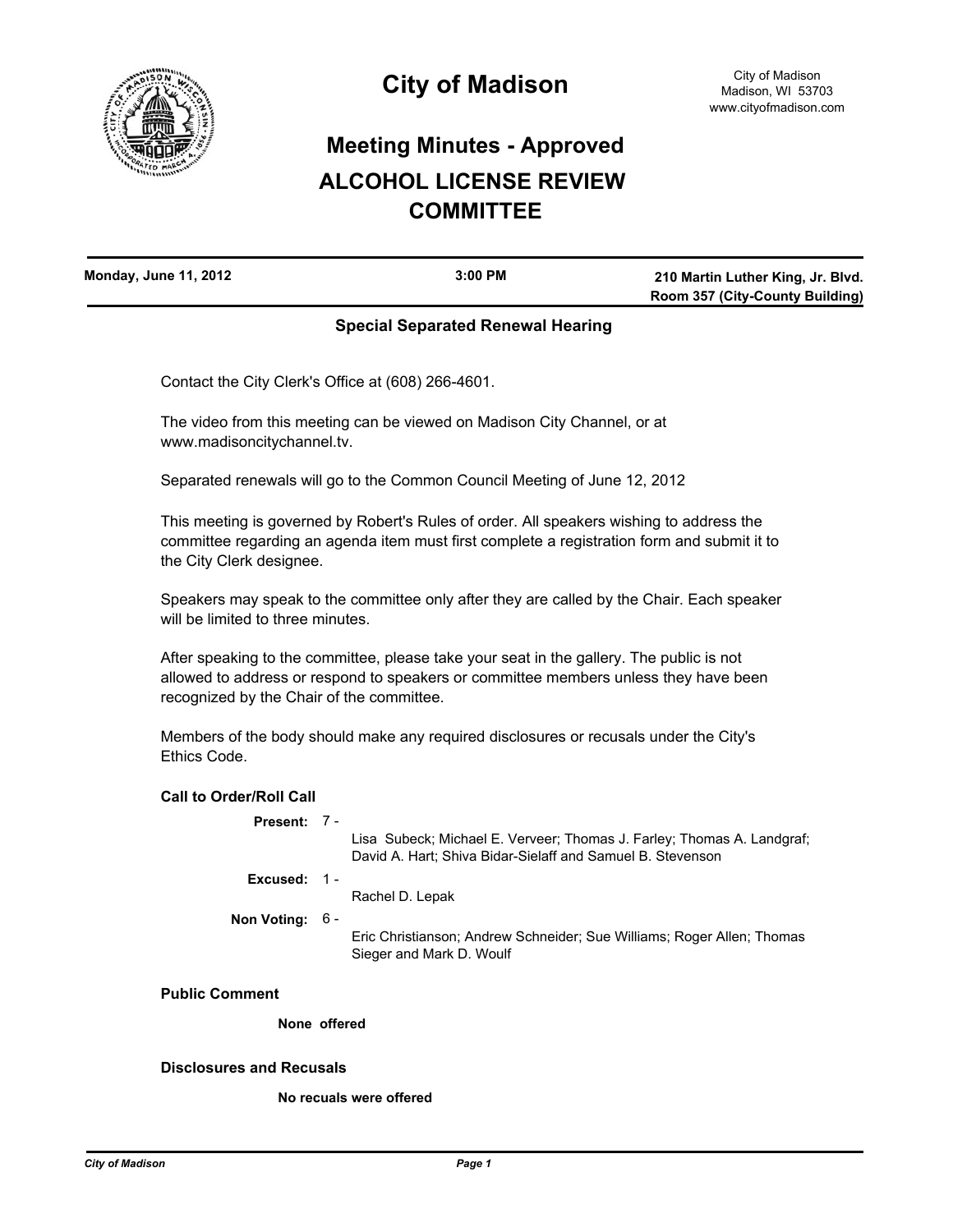## **Recessed Public Hearing**

Possible Closed Session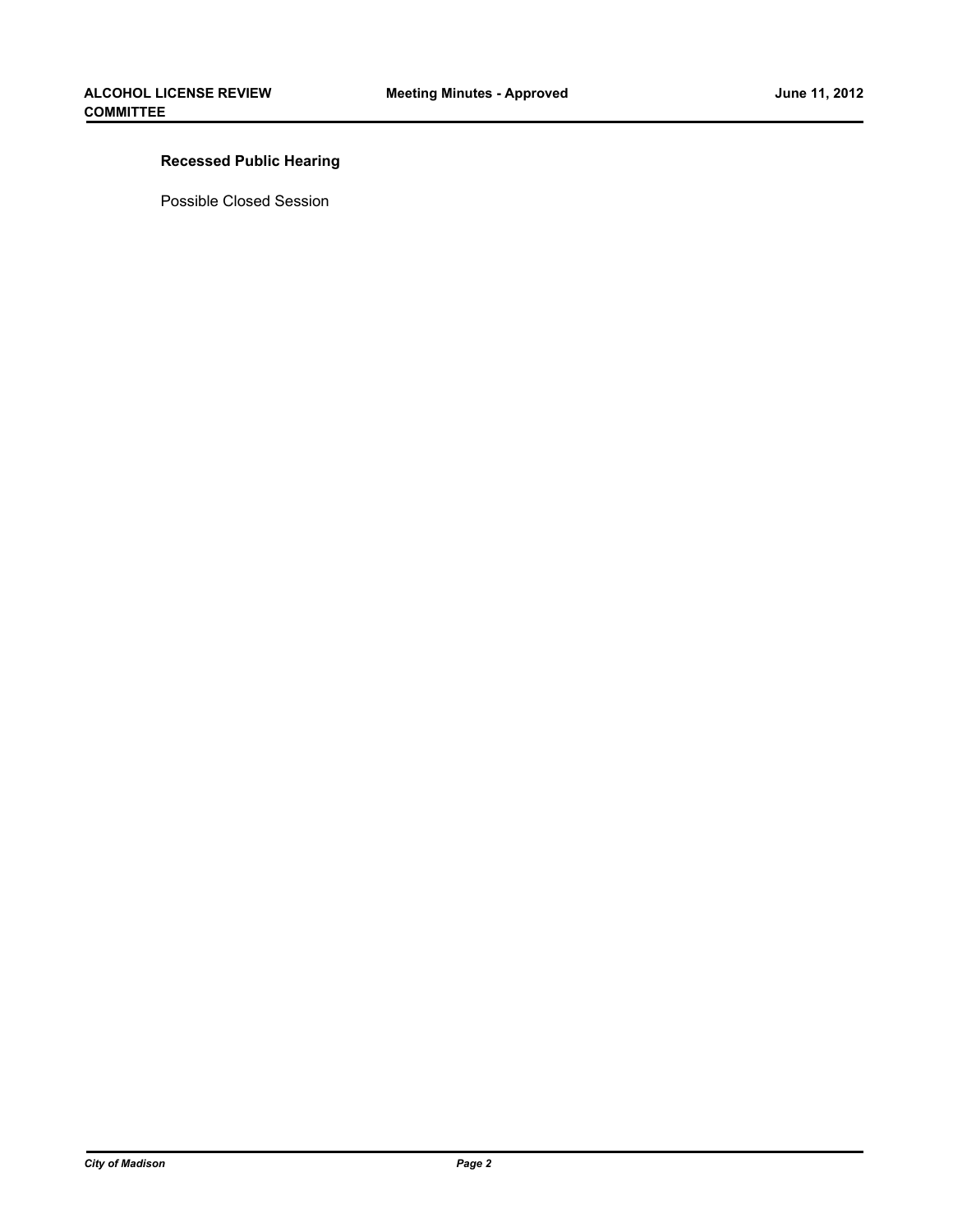| 1. | 26385 | Separated Liquor License Renewal<br>Little Manhattan LLC . dba Little Manhattan . Capacity: 125<br>6718 Odana Rd · Agent: Emmalee Tse<br>Class B Beer & Class C Wine • 20% alcohol, 50% food, 30% other<br>Aldermanic District 19 (Alder Clear) • Police Sector 113<br>Separation requested by Madison Police<br>Nonrenewal for disorderly house                                                                                                 |
|----|-------|--------------------------------------------------------------------------------------------------------------------------------------------------------------------------------------------------------------------------------------------------------------------------------------------------------------------------------------------------------------------------------------------------------------------------------------------------|
|    |       | Conditions are                                                                                                                                                                                                                                                                                                                                                                                                                                   |
|    |       | Appearances: for the City of Madison ACA Jennifer Zilavy, for the respondent<br><b>Attorney Steve Cohen.</b>                                                                                                                                                                                                                                                                                                                                     |
|    |       | A motion was made by Subeck, seconded by Bidar-Sielaff, to RECOMMEND TO<br><b>COUNCIL TO GRANT WITH CONDITIONS - PUBLIC HEARING. The motion</b><br>passed by voice vote/other.                                                                                                                                                                                                                                                                   |
|    |       | The conditions are:                                                                                                                                                                                                                                                                                                                                                                                                                              |
|    |       | 1. Reconfigure the interior of the premise at 6718 Odana Road to eliminate the<br>open space in the front of the interior premise. Submit a diagram of the<br>reconfiguration to Captain Vic Wahl of the West Police District for his review<br>and acceptance. After Captain Wahl approves of the reconfiguration, submit<br>the diagram to the Madison City Clerk 1s office for inclusion in Little Manhattan<br>LLC's original business plan. |
|    |       | 2. Functional cameras must be installed in each private room and must be<br>activated and recording when each private room is in use. Staff shall actively<br>monitor the camera at a central location. Staff shall physically monitor private<br>rooms every 30 minutes when such rooms. are in use.                                                                                                                                            |
|    |       | 3. No Disc Jockeys are permitted.                                                                                                                                                                                                                                                                                                                                                                                                                |
|    |       | 4. No outside entertainment is permitted.                                                                                                                                                                                                                                                                                                                                                                                                        |
|    |       | 5. Functional and recording cameras must be used on the interior of the<br>premise and in the parking lot areas. Any recordings must be kept for 30 days<br>and turned over to MPD upon request and pursuant to an active investigation.                                                                                                                                                                                                         |
|    |       | 6. Staff shall actively monitor and patrol the parking lot areas no less than<br>every 30 minutes.                                                                                                                                                                                                                                                                                                                                               |
|    |       | 7. All staff must wear clothing that readily indentifies them as staff. Security<br>shall wear clothing that identifies them as security.                                                                                                                                                                                                                                                                                                        |
|    |       | 8. One security person is requireed per 50 patrons in the establishment.                                                                                                                                                                                                                                                                                                                                                                         |
|    |       | 9. Security/staff must utilize capacity counting devices to maintain an accurate<br>capacity count.                                                                                                                                                                                                                                                                                                                                              |
|    |       | 10. The premises may not be rented out to private individuals or for private<br>parties.                                                                                                                                                                                                                                                                                                                                                         |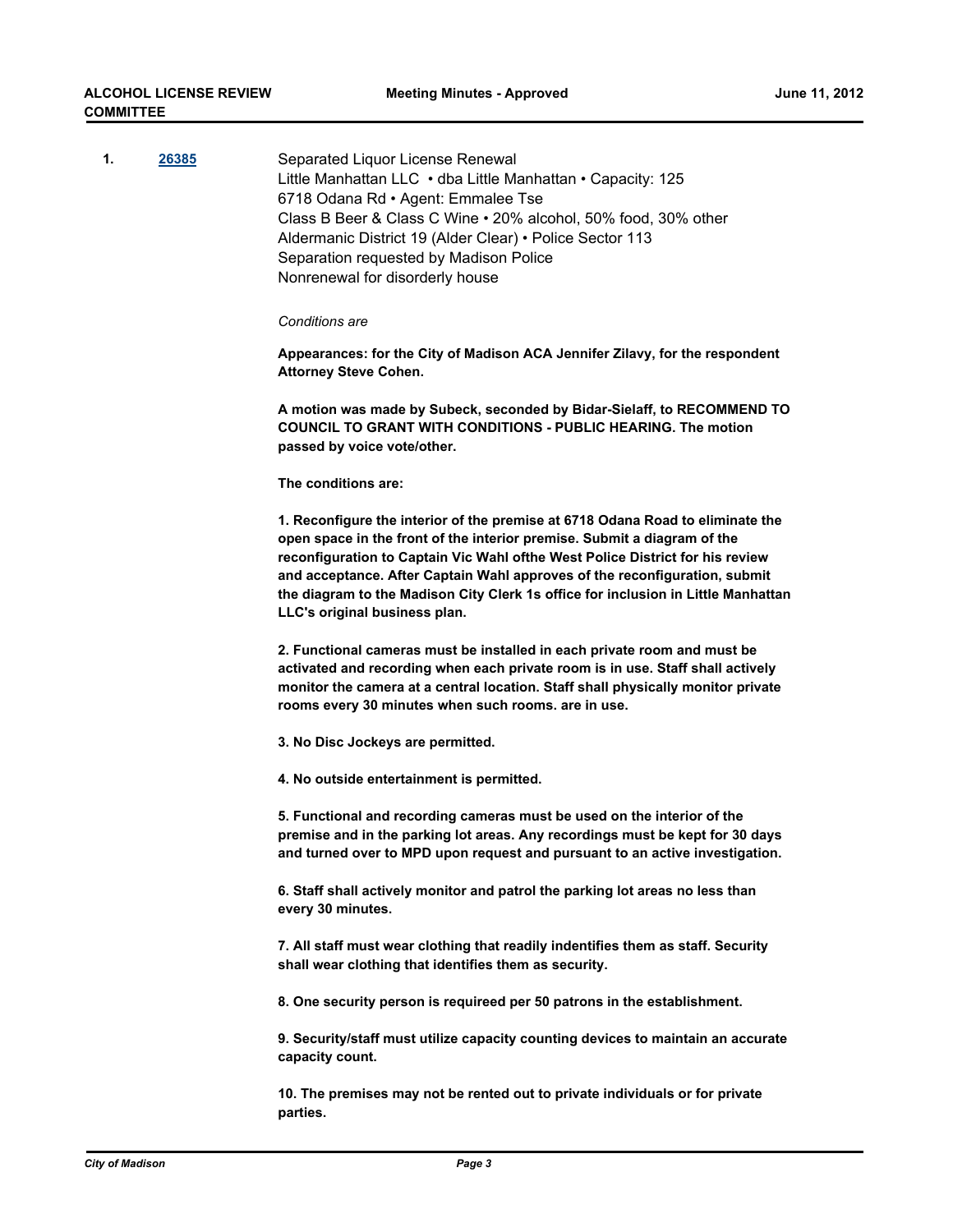**11. Closing time shall be 1:00 a.m. on Friday and Saturday nights.**

**12. All staff and agents shall attend the next Madison Police Department Tavern Safety training.**

**2. [26386](http://madison.legistar.com/gateway.aspx?m=l&id=/matter.aspx?key=29028)** Separated Liquor License Renewal Wisconsin Ventures Inc • dba Segredo Madison • Capacity: 624 624 University Ave • Agent: Shayne Miller Class B Combination Liquor & Beer • 87% alcohol, 2% food, 11% other Aldermanic District 4 (Alder Verveer) • Police Sector 403 Separation requested by Madison Police

> **A motion was made by Verveer, seconded by Bidar-Sielaff, to RECOMMEND TO COUNCIL TO GRANT WITH CONDITIONS - PUBLIC HEARING. The motion passed by voice vote/other. The conditions are 1.) that the license holder appear be the ALRC at the regular September 2012 meeting and present their updated handbook 2.) License holder provide weekly incident logs to the Madison Police Department.**

**3. [26414](http://madison.legistar.com/gateway.aspx?m=l&id=/matter.aspx?key=29058)** Separated Liquor License Renewal State Street Pub LLC • dba Whiskey River Saloon • Capacity: 297 552 State Street • Agent: Josh Hurley Class B Combination Liquor & Beer • 90% alcohol, 5% food. 5% other Aldermanic District 2 (Alder Maniaci) • Police Sector 403 Separation requested by Alder Maniaci

> *The condition is that the applicant must come before the ALRC at the reqular November 2012 meeting with an update on the dialogue with their landlord concerning noise issues.*

**A motion was made by Bidar-Sielaff, seconded by Subeck, to RECOMMEND TO COUNCIL TO GRANT WITH CONDITIONS - PUBLIC HEARING. The motion passed by voice vote/other. The condition is that the applicant must come before the ALRC at the reqular November 2012 meeting with an update on the dialogue with their landlord concerning noise issues.**

**4. [26415](http://madison.legistar.com/gateway.aspx?m=l&id=/matter.aspx?key=29060)** Separated Liquor License Renewal EDO Garden LLC • dba Osaka House • Capacity: 40 505 State Street • Agent: Jin Jiang Class B Combination Liquor & Beer • 10% alcohol, 90% food Aldermanic District 4 (Alder Verveer) • Police Sector 403 Separation requested by Alder Verveer

> **A motion was made by Verveer, seconded by Bidar-Sielaff, to RECOMMEND TO COUNCIL TO GRANT - PUBLIC HEARING. The motion passed by voice vote/other.**

**The committee took a brief recess**

**This was Reconvene**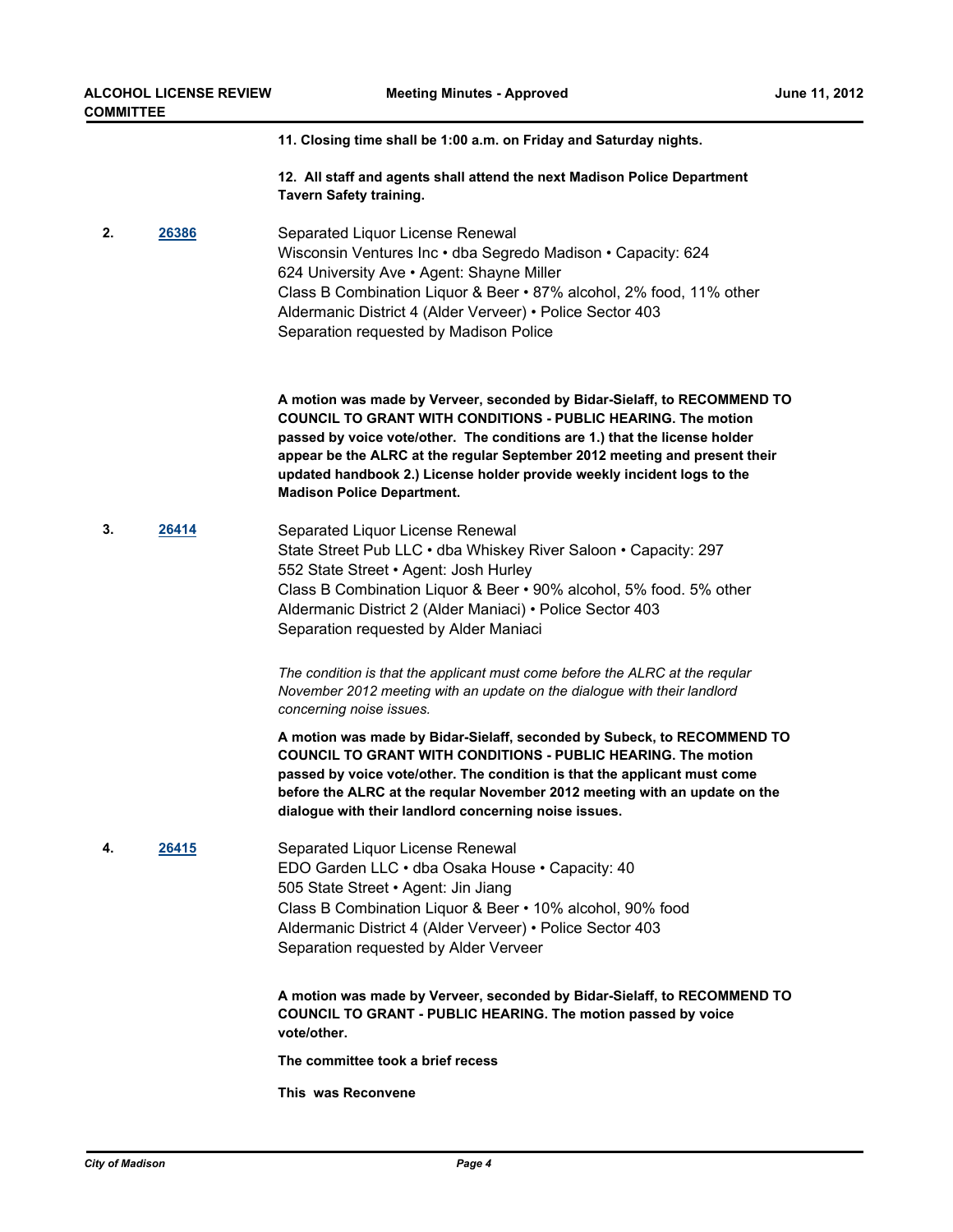|                                                                                                                                                                                                                                                          |       | Present: 6 -                                                        |       |                                                                                                                                                                                                                                                                                                                                                                                                                          |
|----------------------------------------------------------------------------------------------------------------------------------------------------------------------------------------------------------------------------------------------------------|-------|---------------------------------------------------------------------|-------|--------------------------------------------------------------------------------------------------------------------------------------------------------------------------------------------------------------------------------------------------------------------------------------------------------------------------------------------------------------------------------------------------------------------------|
|                                                                                                                                                                                                                                                          |       |                                                                     |       | Lisa Subeck; Michael E. Verveer; Thomas J. Farley; Thomas A. Landgraf;<br>Shiva Bidar-Sielaff and Samuel B. Stevenson                                                                                                                                                                                                                                                                                                    |
|                                                                                                                                                                                                                                                          |       | Excused:                                                            | $2 -$ | David A. Hart and Rachel D. Lepak                                                                                                                                                                                                                                                                                                                                                                                        |
|                                                                                                                                                                                                                                                          |       | Non Voting: 6 -                                                     |       | Eric Christianson; Andrew Schneider; Sue Williams; Roger Allen; Thomas<br>Sieger and Mark D. Woulf                                                                                                                                                                                                                                                                                                                       |
| 5.<br>Separated Liquor License Renewal<br>26417<br>Gretisman Investments LLC . dba Plan B . Capacity: 300<br>924 Williamson St · Agent: Corey Gresen<br>Aldermanic District 6 (Alder Rummel) • Police Sector 408<br>Separation requested by Alder Rummel |       | Class B Combination Liquor & Beer • 85% alcohol, 10% food, 5% other |       |                                                                                                                                                                                                                                                                                                                                                                                                                          |
|                                                                                                                                                                                                                                                          |       |                                                                     |       | A motion was made by Bidar-Sielaff, seconded by Subeck, to RECOMMEND TO<br><b>COUNCIL TO GRANT WITH CONDITIONS - PUBLIC HEARING. The motion</b><br>passed by voice vote/other. The conditions are current conditions as well as<br>that the establishment continue dialogue with the Alder, Landlord, and NA to<br>address the noise complaints and report to the ALRC November 2012 meeting<br>regarding progress made. |
| 6.                                                                                                                                                                                                                                                       | 26418 |                                                                     |       | Separated Liquor License Renewal<br>Josefa Trejo · dba Taqueria Guadalajara · Capacity: 20<br>1033 S Park Street · Agent: Josefa Trejo<br>Class B Combination Liquor & Beer • 15% alcohol, 85% food<br>Aldermanic District 13 (Alder Ellingson) • Police Sector 306<br>Separation requested by Alder Ellingson                                                                                                           |
|                                                                                                                                                                                                                                                          |       | vote/other.                                                         |       | A motion was made by Bidar-Sielaff, seconded by Landgraf, to RECOMMEND<br>TO COUNCIL TO GRANT - PUBLIC HEARING. The motion passed by voice                                                                                                                                                                                                                                                                               |
| 7.                                                                                                                                                                                                                                                       | 26419 | Capacity: 2100                                                      |       | Separated Liquor License Renewal<br>Orpheum Theatre Company of Madison Inc . dba Orpheum Theatre .<br>216 State St · Agent: Eric Fleming<br>Class B Combination Liquor & Beer . 50% alcohol, 50% food<br>Aldermanic District 4 (Alder Verveer) • Police Sector 406<br>Separation requested by Alder Verveer                                                                                                              |
|                                                                                                                                                                                                                                                          |       | vote/other.                                                         |       | A motion was made by Verveer, seconded by Bidar-Sielaff, to RECOMMEND TO<br>COUNCIL TO NON-RENEW - PUBLIC HEARING. The motion passed by voice<br>Nonrenewal is recomended on the basis of:<br>1. lack of a valid state seller's permit<br>2. lack of a complete liquor license renewal application<br>3. licensed entity has a corporate status of delinquent.                                                           |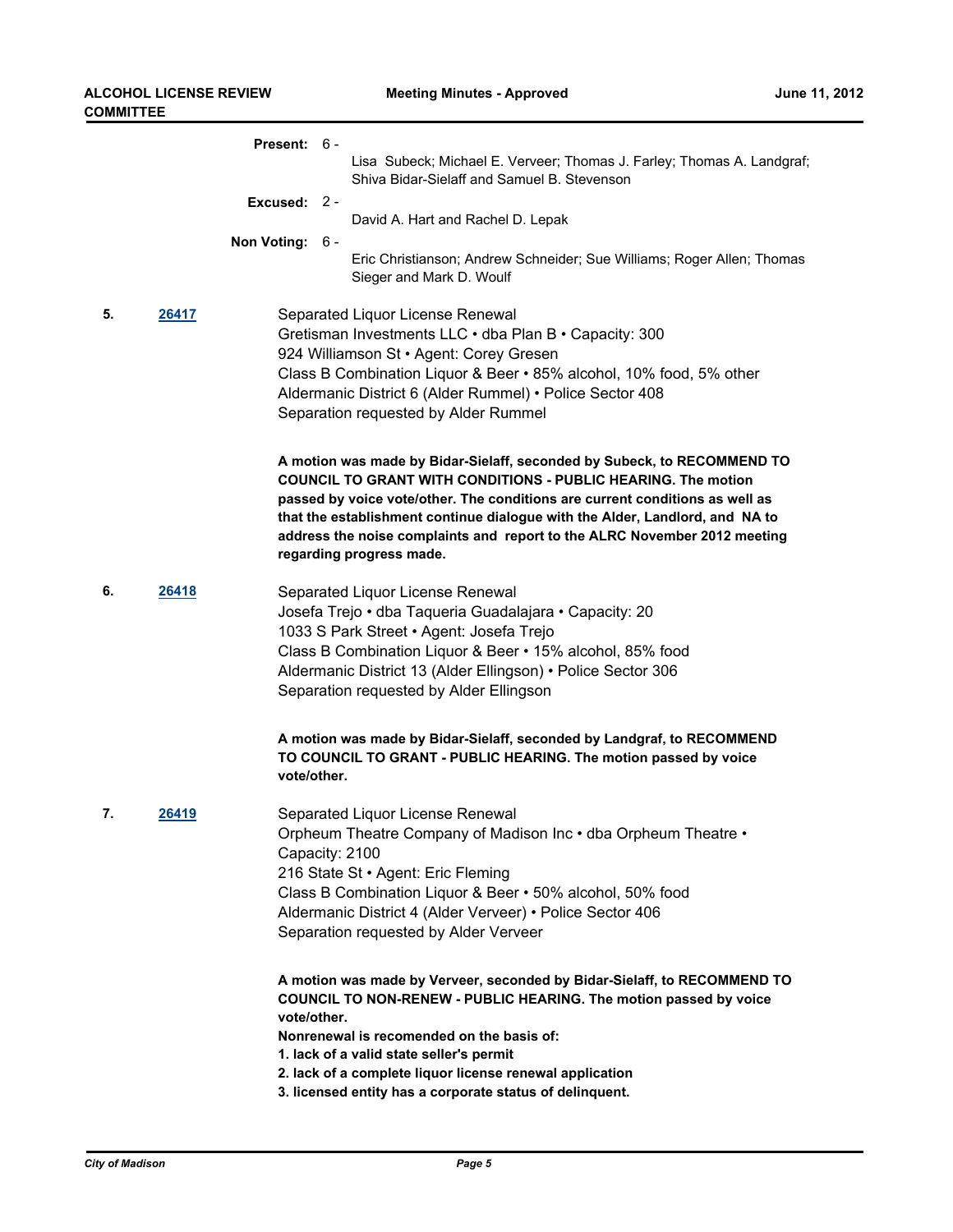#### **18+ Performing Arts License**

- **8. [26677](http://madison.legistar.com/gateway.aspx?m=l&id=/matter.aspx?key=29333)** Separated 18+ Center for Visual & Performing Arts License Renewal Wisconsin Ventures Inc • dba Segredo Madison • Capacity: 624 624 University Ave • Agent: Shayne Miller Class B Combination Liquor & Beer • 87% alcohol, 2% food, 11% other Aldermanic District 4 (Alder Verveer) • Police Sector 403 **A motion was made by Verveer, seconded by Bidar-Sielaff, to RECOMMEND TO COUNCIL TO GRANT WITH CONDITIONS - REPORT OF OFFICER. The motion passed by voice vote/other. The conditions are 1.) that the license holder appear be the ALRC at the regular September 2012 meeting and present their updated handbook 2.) License holder provide weekly incident logs to the Madison Police Department. 9. [26679](http://madison.legistar.com/gateway.aspx?m=l&id=/matter.aspx?key=29335)** Separated 18+ Center for Visual & Performing Arts License
	- Renewal Gretisman Investments LLC • dba Plan B • Capacity: 300 924 Williamson St • Agent: Corey Gresen Class B Combination Liquor & Beer • 85% alcohol, 10% food, 5% other Aldermanic District 6 (Alder Rummel) • Police Sector 408 Separation requested by Alder Rummel

**A motion was made by Bidar-Sielaff, seconded by Subeck, to RECOMMEND TO COUNCIL TO GRANT WITH CONDITIONS - REPORT OF OFFICER. The motion passed by voice vote/other. The conditions are current conditions as well as that the establishment continue dialogue with the Alder, Landlord, and NA to address the noise complaints and report to the ALRC November 2012 meeting regarding progress made.**

**21+ Entertainment License**